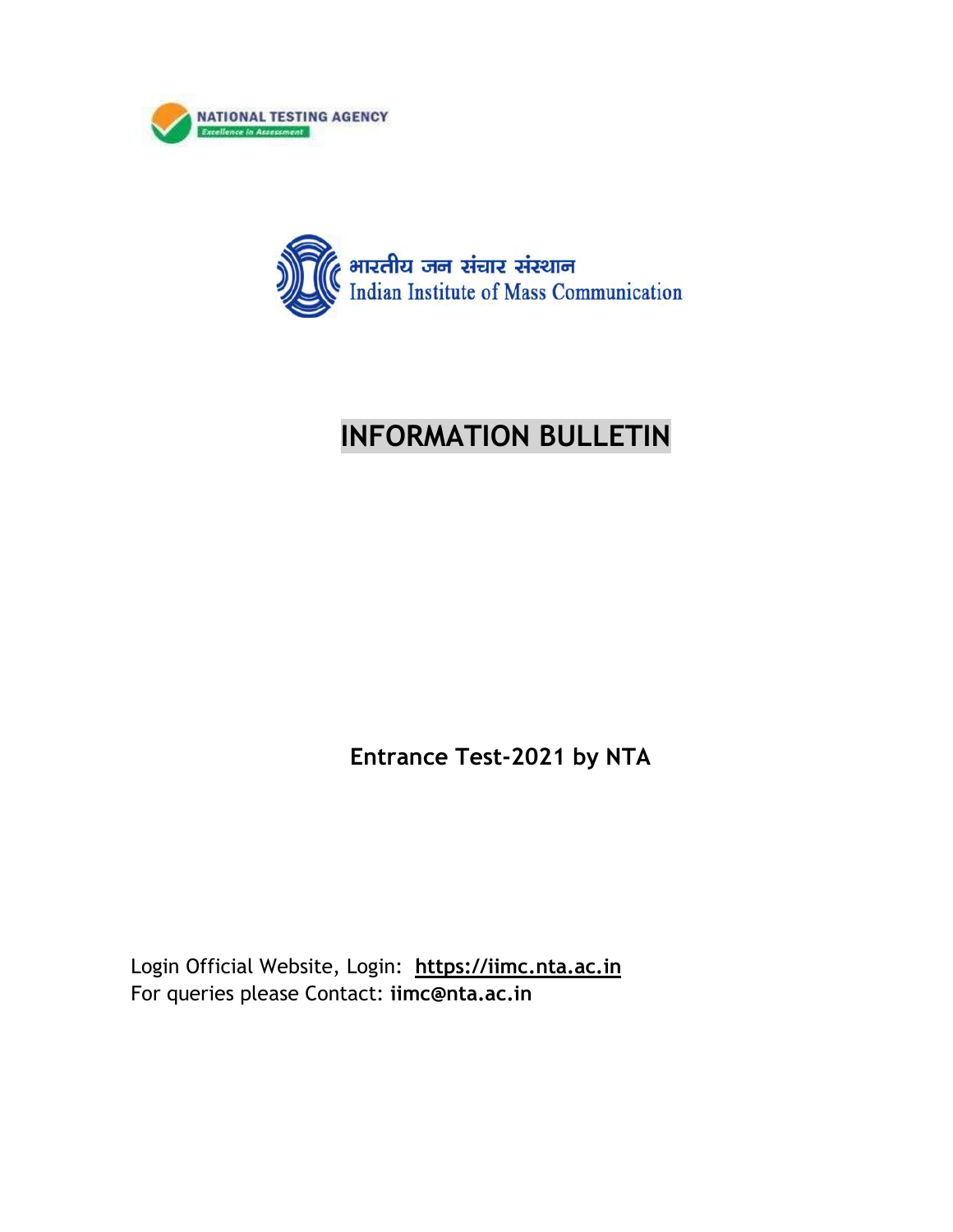### **NATIONAL TESTING AGENCY**

#### **Vision**

The right candidates joining best institutions will give India her demographic dividend.

#### **Mission**

To improve equity and quality in education by administering research based valid, reliable, efficient, transparent, fair and international level assessments. The best subject matter experts, psychometricians and IT delivery and security professionals will ensure that the current gaps in **existing assessment systems are properly identified and bridged.**

#### **Core Values**

NTA will create a system which will promote teaching (by teachers), learning (by students) and assessment (by parents and institutions). NTA strongly believes in quality, efficiency, effectiveness, equity and security of assessments. To practice these values, NTA will constantly engage with its stakeholders, viz. students, parents, teachers, experts and partner institutions.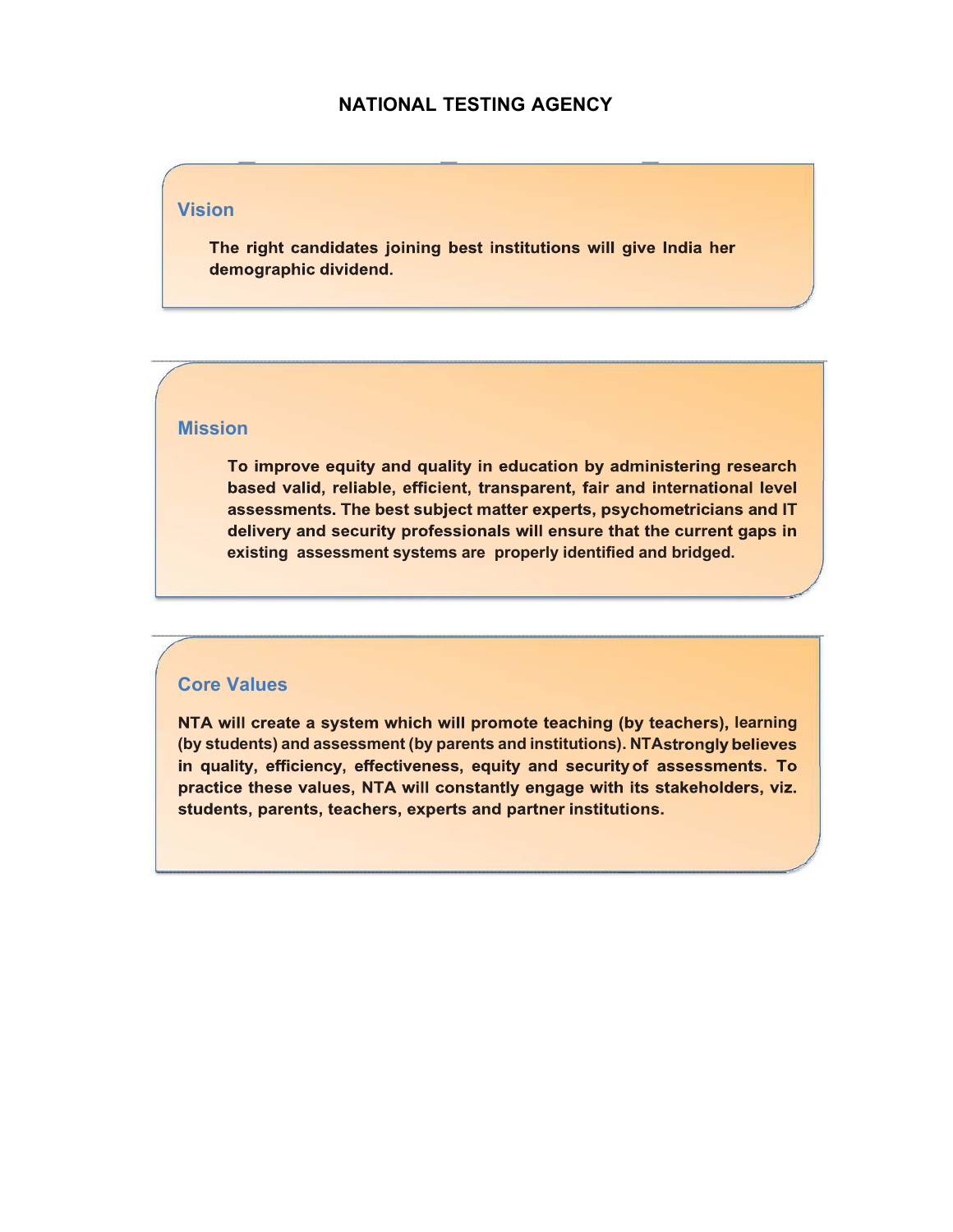## **Please follow these instructions and read the following information carefully before you fill up the Application Form**

- 1. Applicants are strongly advised to read the IIMC Prospectus carefully before filling up the Application Form.
- 2. The Post-Graduate Diploma Courses offered are:
	- I) Journalism (English), (Course is offered in English) Course Code: **J01**
	- II) Journalism (Hindi), (Course is offered in Hindi) Course Code: **J02**
	- III) Radio & TV Journalism, \* Course Code: **R01**
	- IV) Advertising & Public Relations\* Course Code: **A01** *(\*Both (iii) & (iv) above are bilingual programmes offered in English/Hindi)*
	- V) Journalism (Odia) Course Code: **J03**
	- VI) Journalism (Marathi) Course Code: **J04**
	- VII) Journalism (Malayalam) Course Code: **J05**
	- VIII) Journalism (Urdu) Course Code: **J06** *(v), (vi), (vii) & (viii) above are Regional Language programmes offered in respective regional languages)*
- 3. Scheme of Entrance Test
- There will be **two** separate Entrance Tests in two separate sittings on the same day.

One for Four (04) courses other than regional language journalism, i.e., for PG Diploma in Hindi Journalism, PG Diploma in English Journalism, PG Diploma in Public Relations & Advertising and PG Diploma in Radio & Television.

Another will be for Regional Language Journalism courses (Odia, Marathi, Malayalam and Urdu).

- Each Test will be of Two Hours (120 minutes) duration comprising 100 Multiple Choice Questions (MCQ) on General Knowledge & General Aptitude including a few general questions from the field of Media & Communication carrying 100 marks.
- Candidates under Persons with Disability (PwD) category who are permitted to use scribe (see point no. 19) will be given 40 minutes extra time over and above 120 minutes.
- Questions for courses other than regional language journalism will be in both English and Hindi.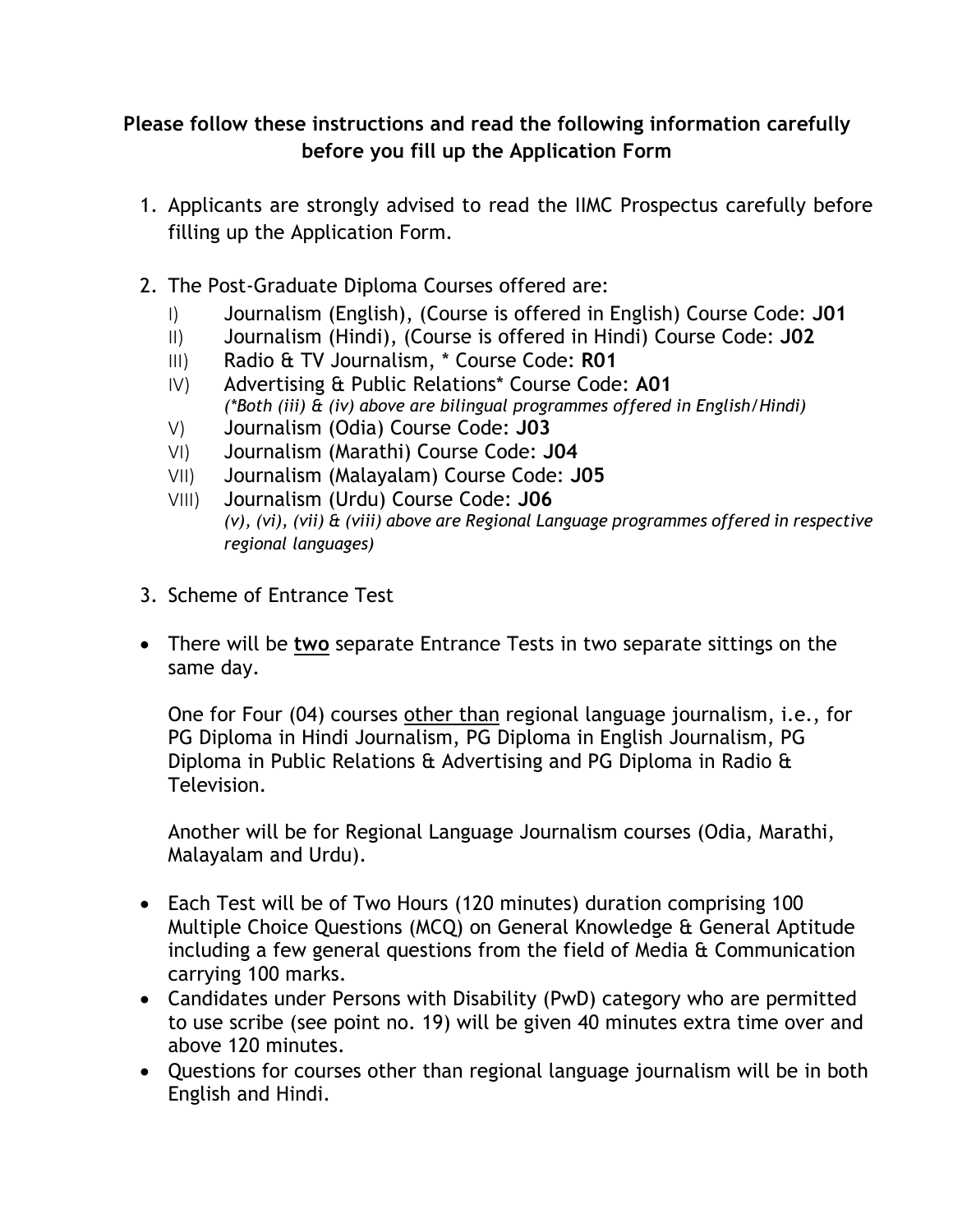- Questions for Regional Language Journalism will be in respective Regional Language.
- Candidates can apply for more than one course and for both tests. But they must indicate their Preference, serial wise, in their online application form and pay fee for each course.
- The Application Fee is Rs.**1,000** for **each course** for General Category and Rs.**750** for **each course** for OBC/SC/ST/Differently-abled/EWS category. Depending on the number of courses that one is applying for, a commensurate amount of application fee should be paid through the payment gateway.
- 4. The Applicant is required to fill only one form, indicating all his/her course choices, making combined/cumulative payment of application fee.

| Date & Time                                                    | Course                                                                                                | <b>Test</b>                                                                                                                                                                                                                                                    |  |
|----------------------------------------------------------------|-------------------------------------------------------------------------------------------------------|----------------------------------------------------------------------------------------------------------------------------------------------------------------------------------------------------------------------------------------------------------------|--|
| $29th$ August 2021<br>(Sunday)<br>10 A.M. to 12 P.M.           | (4) Courses<br>Four<br>other than Regional<br>Language<br>journalism courses.                         | For applicants of 100 Multiple Choice Questions<br>(MCQ) on General Knowledge &<br>General Aptitude including a few<br>general questions from the field of<br>Media & Communication carrying<br>100 marks. Questions will be<br>bilingual $-$ English & Hindi. |  |
| 29th August 2021<br>(Sunday)<br>02.00 P.M.<br>to<br>04.00 P.M. | Regional Language<br>PG Diploma courses<br>Journalism<br>(Odia, Marathi,<br>Malayalam<br>and<br>Urdu) | 100 Multiple Choice Questions<br>(MCQ) on General Knowledge &<br>General Aptitude including a few<br>general questions from the field of<br>Media & Communication carrying<br>100 marks. Questions will be in<br>respective regional language.                 |  |

5. Entrance Examinations schedule:

6. Allocation of Course/Seat for Applicants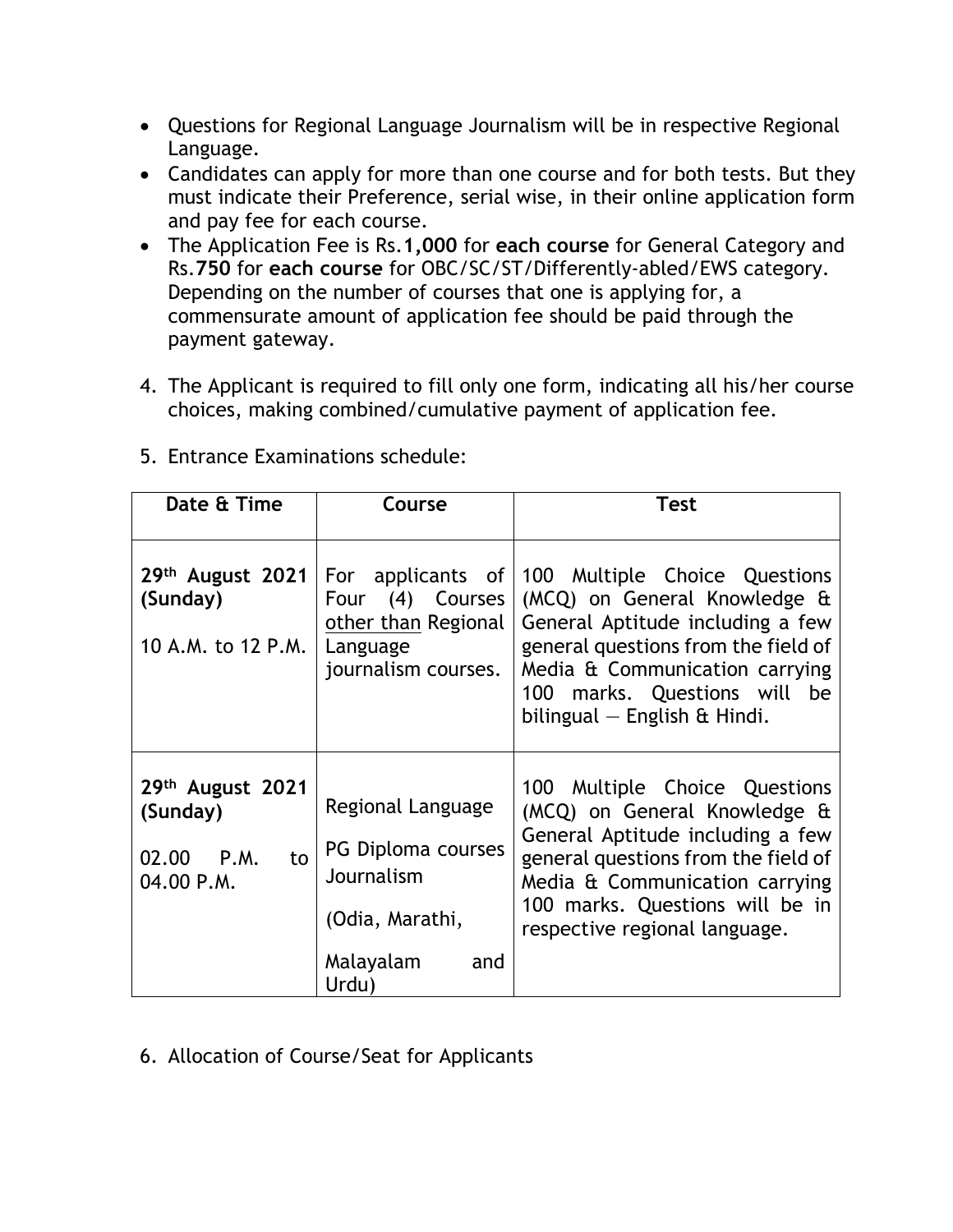The final category-wise Course/Seat Allocation List for Admissions will be decided on the basis of the following criteria:

- Candidates' overall score out of 100 marks.
- Choice of courses given by the candidates in their application forms.
- Age of the Candidate (If two or more candidates secure equal marks and the choice of the course is also the same, then the candidate senior in age will be given preference in allocation of course).

Therefore, applicants are advised to carefully show choice of courses in order of preference in their online application forms, if they are going for more than one course.

- 7. Only those born on or after 1<sup>st</sup> August 1996 are eligible for admission in General Category, 1<sup>st</sup> August 1993 for OBC category and 1<sup>st</sup> August 1991 for SC/ST/Differently-abled category.
- 8. Candidates must also pay the application fee of Rs.1,000 for each course for General Category and Rs.750 for each course for OBC/SC/ST/Differentlyabled/EWS category. Depending on the number of courses that one is applying for, a commensurate amount of application fee should be paid. Application fee can be paid by Credit/Debit Card, Online Banking, BHIM App, Paytm etc.

NTA Bankers and the Bank details to pay fee is as mentioned below:

|         | S.No.   BANK NAME   ACCOUNT NAME | <b>ACCOUNT NO</b> | <b>IFSC CODE</b> |
|---------|----------------------------------|-------------------|------------------|
| I PAYTM | SBI-ADMIN                        | 37714486224       | SBIN0005222      |
| 2 HDFC  | <b>JNUEE</b>                     | 50100278422513    | HDFC0000120      |
| -SBI    | <b>AISSEE</b>                    | 38736353798       | SBIN0005222      |

9. Any Indian national who has completed Graduation is eligible to apply for the above-mentioned courses. Those applicants who are appearing in final semester/year examination of Bachelor's programme and whose result is awaited can also apply; but their admission depends on submission of their final/provisional marks-sheet by 30th September 2021, (extendable in genuine cases after ascertaining the reasons), failing which the admission would be cancelled.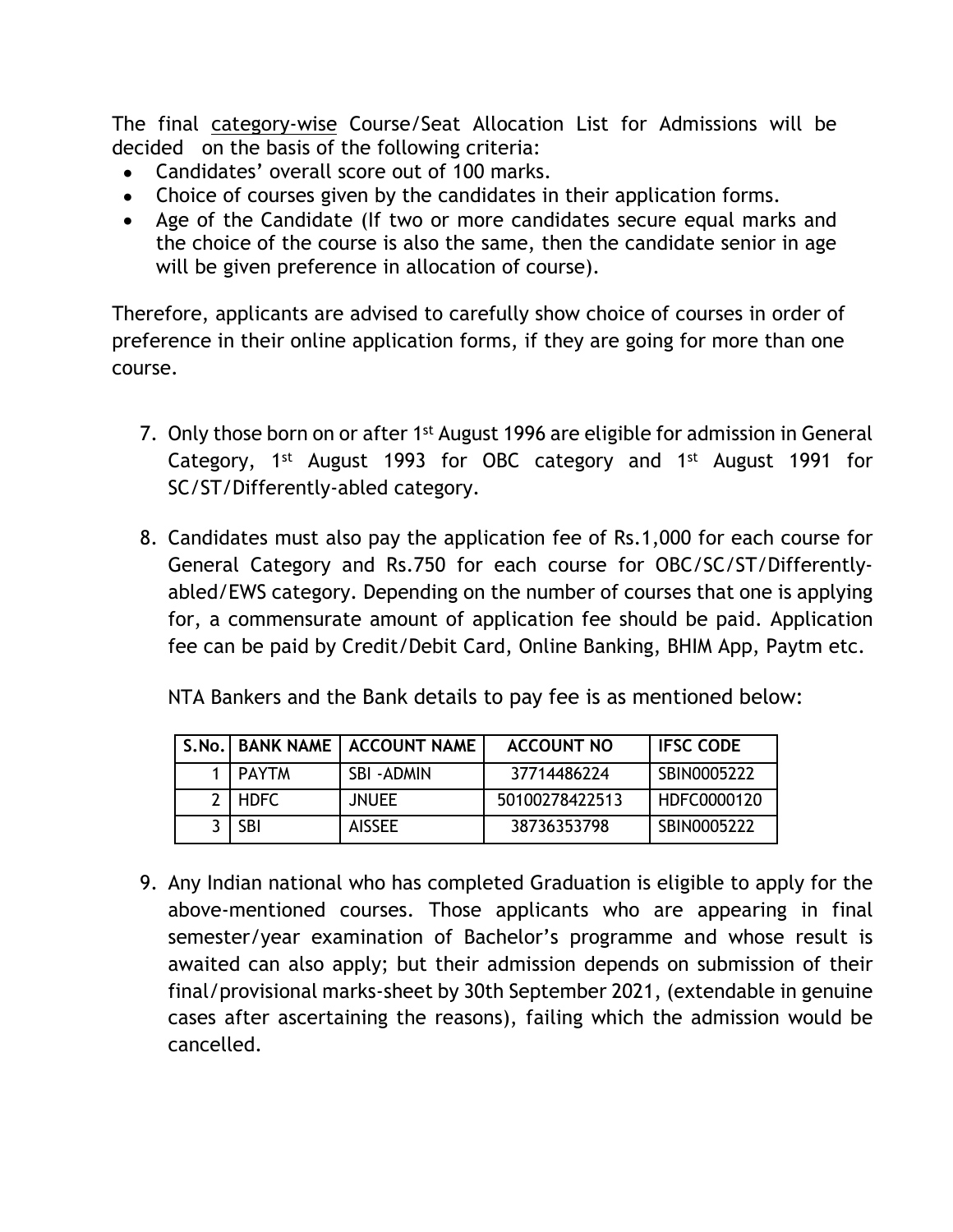- 10. It is important for the candidates applying for PG Diploma Course in English Journalism to indicate their choice of campuses *(New Delhi, Dhenkanal, Kottayam, Aizawl, Amravati, and Jammu*) in an order of preference as this programme is offered in all the campuses of IIMC (**for details, please see the Prospectus**). In case no preference is indicated by the candidate, the Institute will allocate the designated seat in any of the campuses at its own discretion.
- 11. Photograph: It is strongly advised to upload the latest passport size profile photograph of the applicant. There should be no one in the background of the photograph, otherwise, the application can be rejected.
- 12. Before submitting the Application Form, please check it carefully. The Institute will not entertain any changes in the Application Form at a later stage.
- 13. It is the personal responsibility of the applicant to ensure that all the statements made in the application form are true, complete and correct to the best of their knowledge and belief. In the event of any statement/information being found false/incorrect/incomplete or ineligibility being found before or even after the admission, his/her admission will stand automatically cancelled.
- 14. After final submission, the applicant will get a Registration Number (RN). You can either print it or note it down and keep it safe for future correspondence.
- 15. All the Certificates related to Caste, EWS or Differently-abled category must be issued/countersigned by the appropriate authority. All the educational and age-related certificates must be self-attested by the applicant.
- 16. Entrance Tests will be held as per schedule and at different centres in cities as indicated in the prospectus. There will be no Interview and Group Discussion for admissions, this year.
- 17. In the wake of Covid-19 Pandemic restrictions, IIMC/NTA reserves the right to amend/reschedule/modify the mode and process of selection/date of Entrance Examination as well as the commencement of various academic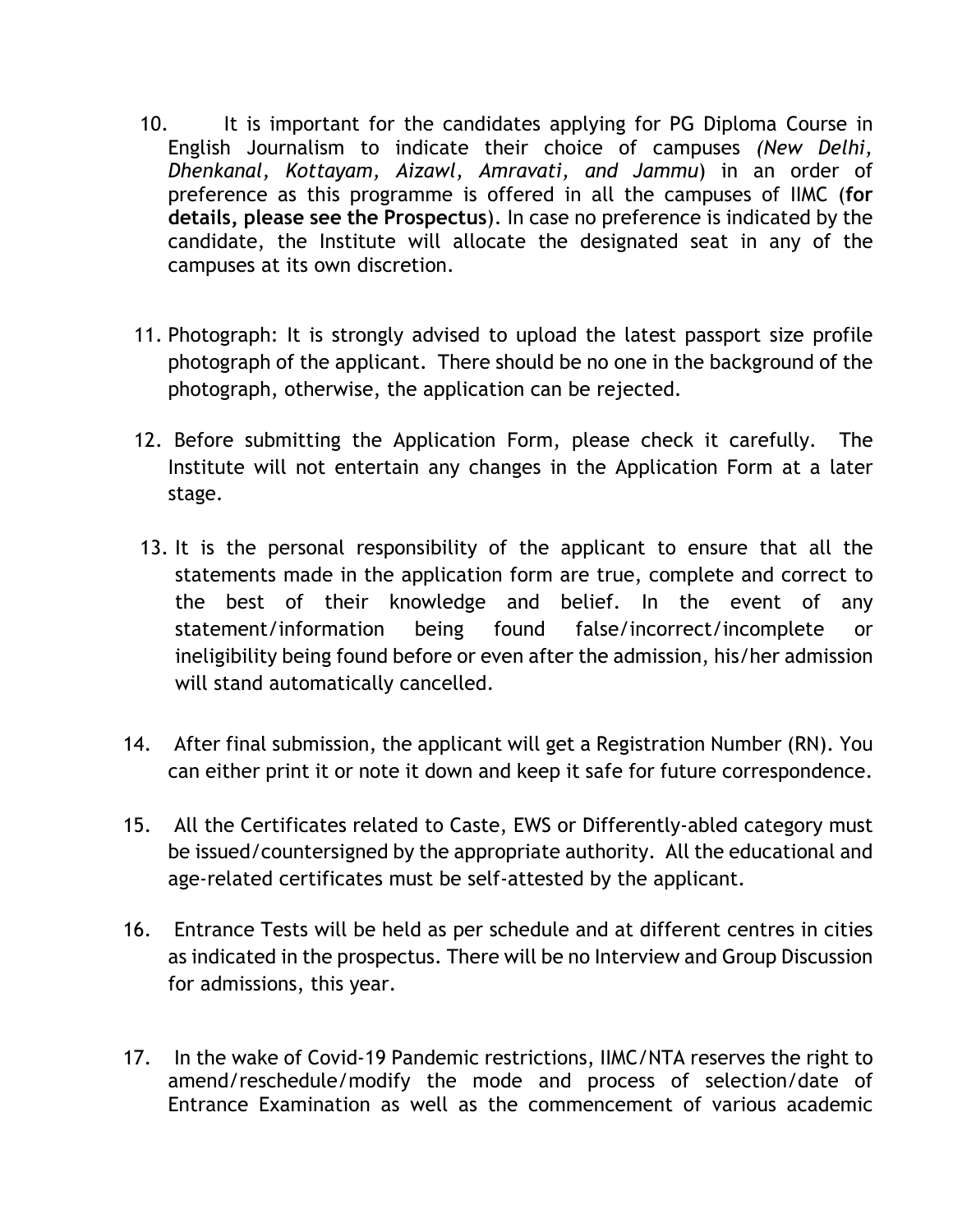sessions depending on the prevailing situation/govt. restrictions/public health concerns. Similarly, commencement and holding of classes online/offline for the entire Course duration will also depend on government regulations/prevailing situation, from time to time.

18. Persons with Disability (PwD): As per Section 2(t) of the RPwD Act, "Persons with Disability (PwD)" means a person with long term physical, mental, intellectual, or sensory impairment which, in interaction with barriers, hinders his full and effective participation in society equally with others.

According to Section 2(r) of the RPwD Act, 2016, "persons with benchmark disabilities" means a person with not less than forty percent (40%) of a specified disability where specified disability has not been defined in measurable terms and includes a person with disability where specified disability has been defined in measurable terms, as certified by the certifying authority.

19. Facilities for PwD candidates to appear in the entrance test: As per the guidelines issued by the Department of Empowerment of Persons with Disabilities (Divyangjan) under Ministry of Social Justice & Empowerment issued from time to time on the subject: "Written Examination for Persons with Benchmark Disabilities", A candidate with one of the benchmark disabilities [as defined in Section 2(r) of RPwD Act, 2016], holding a Disability Certificate is entitled to the following facilities:

A candidate is entitled of Scribe facility, in case the candidate has benchmark disability in the category of (a) Blindness, (b) Locomotor Disability (both arms affected-BA) and (c) Verebral Palsy. Scribe facility can be availed if so desired by the candidate. For the Online Based Tests (OBT) and as a measure of caution, due to the prevailing circumstances of COVID-19 Pandemic, such candidate is required to bring his/her own Scribe. However, the scribe should not be from the same discipline as is candidate applying for and the Scribe should be less qualified than the Candidate.

The candidate from the above category can be allowed to utilise the facility of Scribe, in case he/she uploaded a certificate issued by a CMO/Civil Surgeon/ Medical Superintendent of a Govt. Health Care Institution that the candidate has benchmark disability in the category of (a) Blindness, (b) Locomotor Disability (both arms affected-BA) and (c) Verebral Palsy.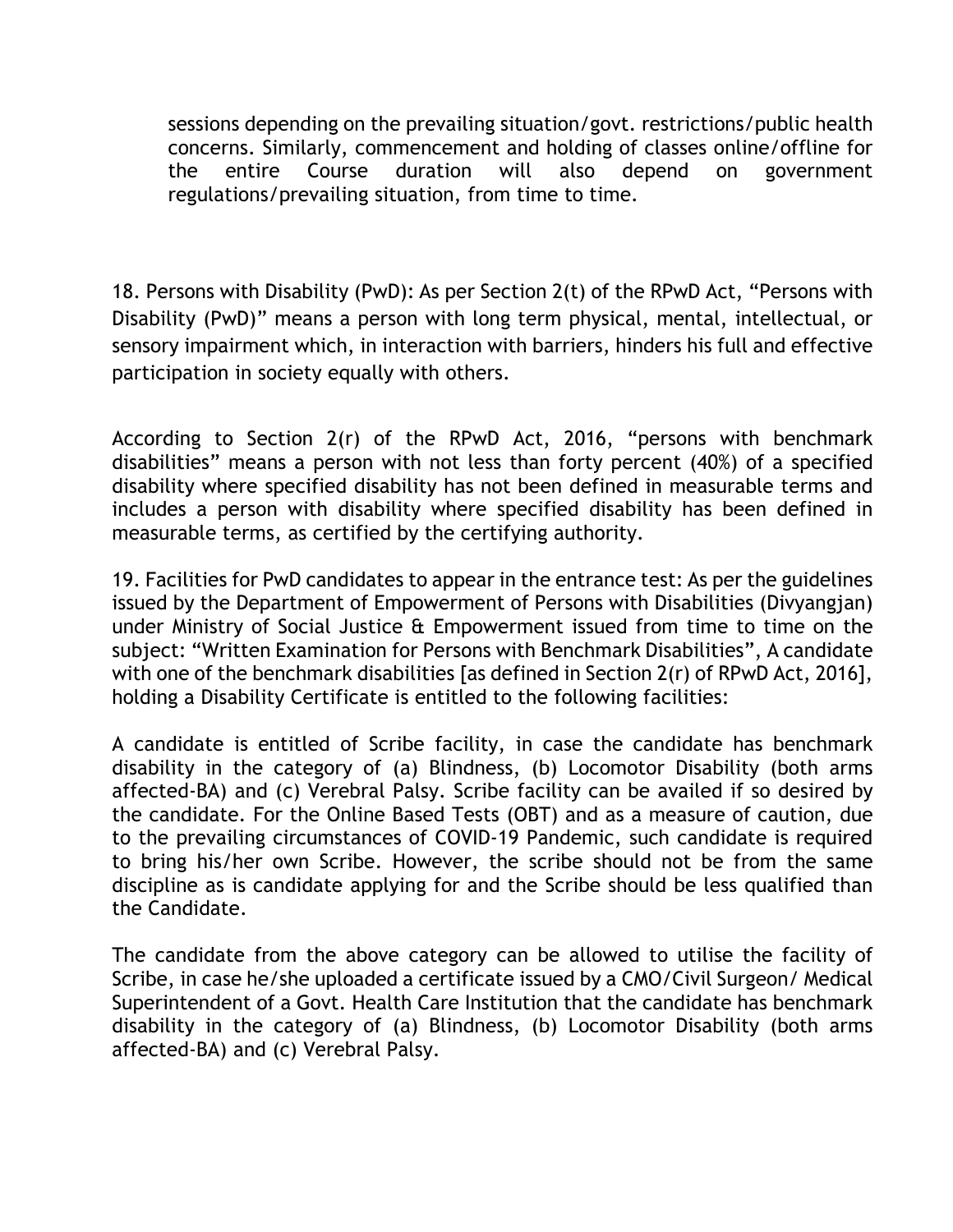Compensatory time of 40 minutes for an Examination of two hours duration shall be given, if the candidate has Benchmark Disabilities and uses the facility of Scribe.

20. Choice of cities for Entrance Exam Centre: The tentative City of Entrance Examination Centres, where the Exam shall be conducted are given below:

- 1.Ahmedabad
- 2. Aizawl
- 3.Aurangabad
- 4. Bangalore
- 5. Bhubaneswar
- 6. Bhopal
- 7.Chandigarh
- 8. Chennai
- 9. Calicut
- 10. Delhi
- 11. Dehradun
- 12. Guwahati
- 13.Hyderabad
- 14. Jammu
- 15. Jaipur
- 16. Kolkata
- 17. Kochi
- 18. Lucknow
- 19. Mumbai
- 20. Nagpur
- 21. Patna
- 22. Pune
- 23. Raipur
- 24. Ranchi
- 25. Srinagar

It is mandatory for candidates to select any three cities amongst above cities of their choice while filling Online Application Form for IIMC Admissions 2021. Effort will be made to allot Centre of Examination to the candidate in order of the City Choice opted by them in the Application Form. However, due to logistic & administrative reasons, a different city of nearby area may be allotted to the candidate.

The City of Examination once chosen and allotted cannot be changed and any request in this regard will not be entertained.

21.In case of any clarification or question you may contact: